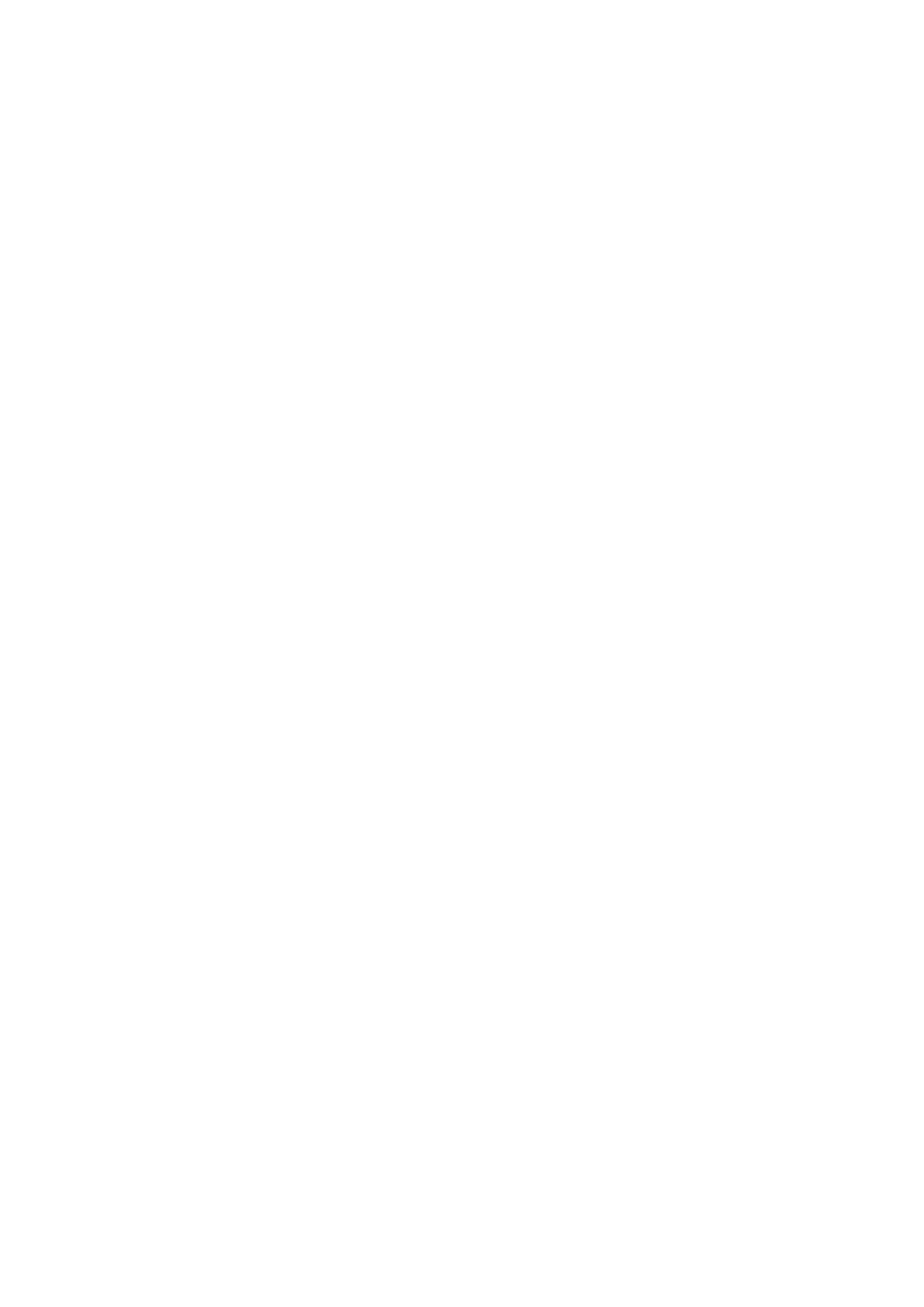# **Board Member Application Form**

Thank you for expressing an interest in working with the Care & Repair in Powys Agency as a Board Member (non-executive Director). Please complete the application and return to us by the required deadline. Please attach additional sheets of paper to complete your answers if necessary.

The Mid-Wales Housing Group is committed to equal opportunities. To ensure that individuals are selected, promoted and treated on the basis of their individual merits and abilities, it would assist us if you would provide the information requested in **Part One, Part Two and Part Three.**

#### **PART ONE: PERSONAL DETAILS**

You must complete your contact information to allow the processing of the application.

| Title:          | OMr OMrs OMiss OMs ODr OOther |
|-----------------|-------------------------------|
| Name:           |                               |
| <b>Address:</b> |                               |
| Daytime No.     | <b>Mobile:</b>                |
| Email:          |                               |

Completion of the remainder of this form is at your discretion as it is voluntary. Data collected will be used to help the Group monitor and ensure the success of our Single Equality Scheme. It will also be used to report on the needs of different groups of people. All information will be treated confidentially and in accordance with the Data Protection Act 1998 and the General Data Protection Regulations 2018. The information in Part One **will only be referred to for contact and statistical monitoring purposes** and will be detached from the application form. The form will **not be shown to the Selection Panel** and will be destroyed after six months if you are unsuccessful. (Please tick boxes as appropriate).

| <b>Age Range:</b>                  | ◯ Under 25 25 to 34 35 to 44 $\bigcirc$ 45 to 54<br>◯ 55 to 64 ◯ Over 64 ◯ Prefer not to say |       |                             |  |
|------------------------------------|----------------------------------------------------------------------------------------------|-------|-----------------------------|--|
|                                    |                                                                                              |       |                             |  |
| Gender:                            | ( ) Male                                                                                     |       | ◯Female ◯ Prefer not to say |  |
| Do you identify<br>as transgender? | ( ) Yes                                                                                      | ( )No | () Prefer not to say        |  |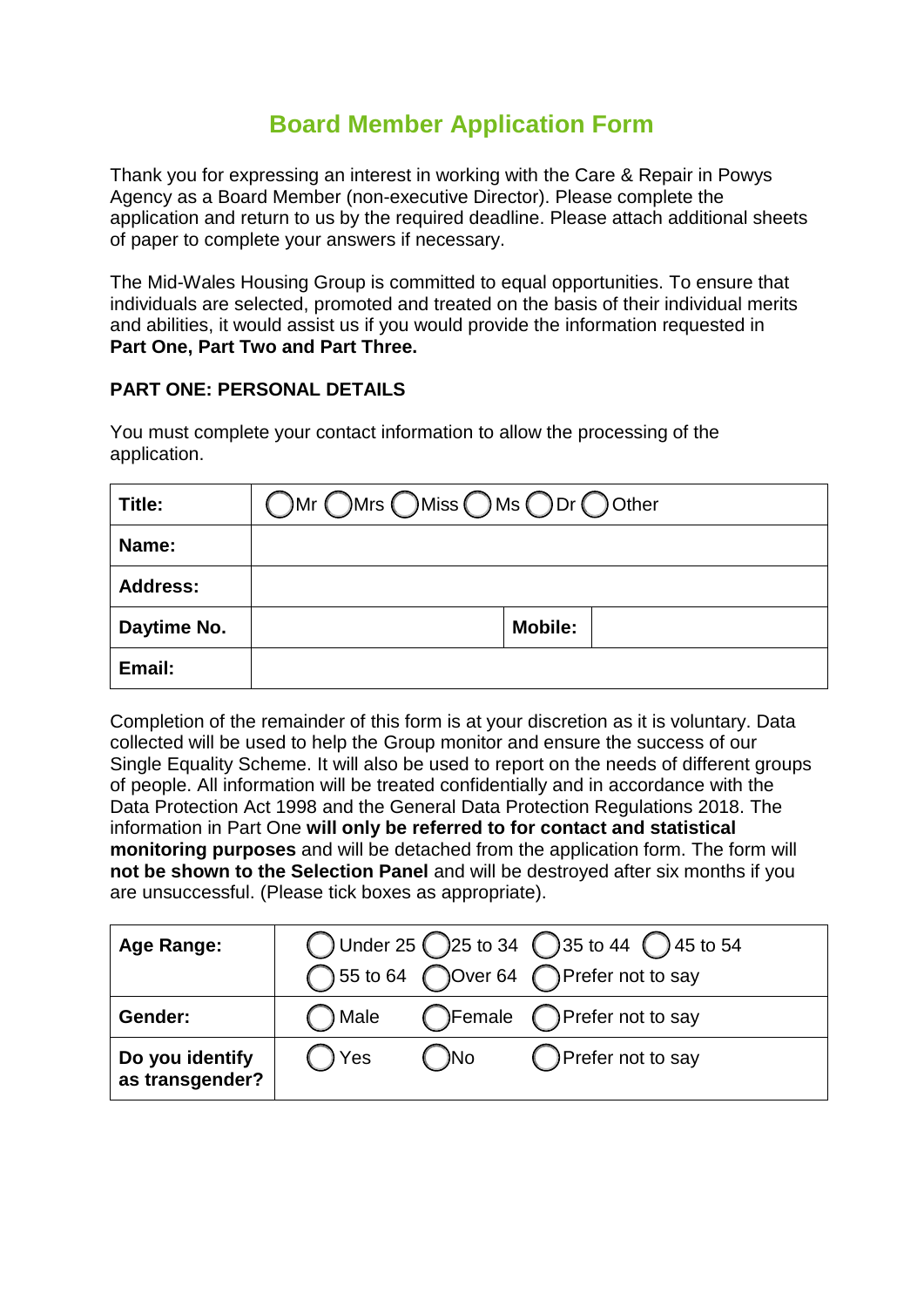| How would you<br>describe your | White<br>Welsh/English/Scottish/Northern Irish/British                                                                           |                           |                                                  |  |                         |
|--------------------------------|----------------------------------------------------------------------------------------------------------------------------------|---------------------------|--------------------------------------------------|--|-------------------------|
| ethnic origin?                 |                                                                                                                                  |                           |                                                  |  |                         |
|                                | Gypsy or Irish Traveller<br>Irish                                                                                                |                           |                                                  |  |                         |
|                                | Any other white background, please give details:                                                                                 |                           |                                                  |  |                         |
|                                |                                                                                                                                  |                           |                                                  |  |                         |
|                                | Mixed/multiple ethnic background                                                                                                 |                           |                                                  |  |                         |
|                                |                                                                                                                                  | White and Black Caribbean |                                                  |  | White and Black African |
|                                |                                                                                                                                  | White and Asian           |                                                  |  |                         |
|                                |                                                                                                                                  |                           | Any other mixed background, please give details  |  |                         |
|                                |                                                                                                                                  |                           |                                                  |  |                         |
|                                | <b>Asian/Asian British</b>                                                                                                       |                           |                                                  |  |                         |
|                                | Indian                                                                                                                           |                           | Pakistani ( Bangladeshi                          |  | Chinese                 |
|                                |                                                                                                                                  |                           | Any other Asian background, please give details: |  |                         |
|                                |                                                                                                                                  |                           |                                                  |  |                         |
|                                | <b>Black/African/Caribbean/Black British</b>                                                                                     |                           |                                                  |  |                         |
|                                |                                                                                                                                  | African ( ) Caribbean     |                                                  |  |                         |
|                                |                                                                                                                                  |                           |                                                  |  |                         |
|                                | Any other Black/African/Caribbean background, please<br>give details:                                                            |                           |                                                  |  |                         |
|                                |                                                                                                                                  |                           |                                                  |  |                         |
|                                | Other ethnic group                                                                                                               |                           |                                                  |  |                         |
|                                | Arab                                                                                                                             |                           |                                                  |  |                         |
|                                | Any other ethnic group, please give details:                                                                                     |                           |                                                  |  |                         |
|                                |                                                                                                                                  |                           |                                                  |  |                         |
|                                | Prefer not to say                                                                                                                |                           |                                                  |  |                         |
|                                | NB These categories are those used in the 2011 census and are<br>recommended for use by the Equality and Human Rights Commission |                           |                                                  |  |                         |
|                                |                                                                                                                                  |                           |                                                  |  |                         |
| Language:                      | Are you able to communicate in:                                                                                                  |                           |                                                  |  |                         |
|                                | English<br>Welsh<br>Sign Language (BSL)                                                                                          |                           |                                                  |  |                         |
|                                | Other, please give details:                                                                                                      |                           |                                                  |  |                         |
|                                |                                                                                                                                  |                           |                                                  |  |                         |
|                                | Welsh Language Skills (please tick as appropriate):                                                                              |                           |                                                  |  |                         |
|                                | Reading<br>Speaking<br>Writing<br>Understanding                                                                                  |                           |                                                  |  |                         |
|                                | Fluent<br>Intermediate                                                                                                           |                           |                                                  |  |                         |
|                                | Learner                                                                                                                          |                           |                                                  |  |                         |
|                                | None                                                                                                                             |                           |                                                  |  |                         |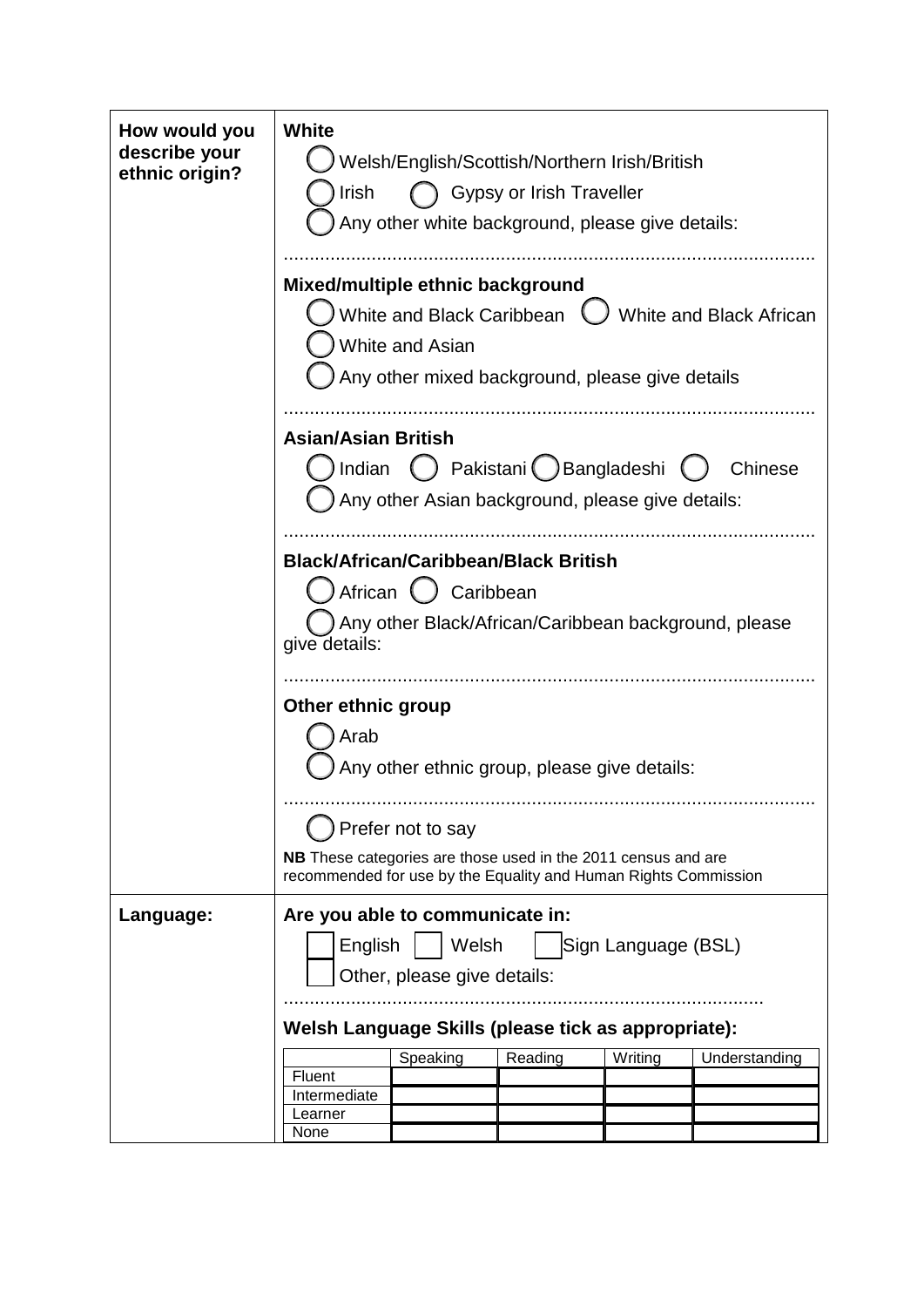| <b>Disability:</b>  | Do you consider yourself to have a disability:                                                                                                                                                                                                                                                                                                                                                                                                                                                                                                                                                                                             |  |  |  |
|---------------------|--------------------------------------------------------------------------------------------------------------------------------------------------------------------------------------------------------------------------------------------------------------------------------------------------------------------------------------------------------------------------------------------------------------------------------------------------------------------------------------------------------------------------------------------------------------------------------------------------------------------------------------------|--|--|--|
|                     | Prefer not to say<br>) No<br>Yes                                                                                                                                                                                                                                                                                                                                                                                                                                                                                                                                                                                                           |  |  |  |
|                     | The Equality Act 2010 defines disability as 'a physical or mental impairment<br>which has a substantial and long-term adverse effect on your ability to carry<br>out normal day-to-day activities'. This includes people with sensory and<br>mobility problems, people with learning difficulties, people with mental health<br>needs and people living with a serious health condition. If you have ticked<br>'yes' above, please give details below. We would like to know if we are<br>reaching all disabled people; please can you tick the relevant impairment<br>(disability) group below and tick more than one box if appropriate. |  |  |  |
|                     | Physical disability/impairment or mobility issues                                                                                                                                                                                                                                                                                                                                                                                                                                                                                                                                                                                          |  |  |  |
|                     | <b>Blindness or vision impairment</b>                                                                                                                                                                                                                                                                                                                                                                                                                                                                                                                                                                                                      |  |  |  |
|                     | Deafness or hearing impairment                                                                                                                                                                                                                                                                                                                                                                                                                                                                                                                                                                                                             |  |  |  |
|                     | Learning disability    Learning difficulty, such as dyslexia                                                                                                                                                                                                                                                                                                                                                                                                                                                                                                                                                                               |  |  |  |
|                     | Mental health condition, such as depression or<br>schizophrenia                                                                                                                                                                                                                                                                                                                                                                                                                                                                                                                                                                            |  |  |  |
|                     | Social/communication impairment such as Asperger's<br>syndrome/other autistic spectrum disorder                                                                                                                                                                                                                                                                                                                                                                                                                                                                                                                                            |  |  |  |
|                     | Long term health condition, such as cancer, HIV,<br>diabetes, chronic heart disease or epilepsy                                                                                                                                                                                                                                                                                                                                                                                                                                                                                                                                            |  |  |  |
|                     | A disability, impairment or medical condition that is not<br>listed above, please describe:                                                                                                                                                                                                                                                                                                                                                                                                                                                                                                                                                |  |  |  |
|                     | Prefer not to say                                                                                                                                                                                                                                                                                                                                                                                                                                                                                                                                                                                                                          |  |  |  |
|                     | If you feel you could benefit from adjustments/changes made to<br>help you with your activities for Care & Repair in Powys, please<br>contact the Governance Officer who will be happy to talk to you<br>about this.                                                                                                                                                                                                                                                                                                                                                                                                                       |  |  |  |
| <b>Sexual</b>       | How would you usually describe your sexual orientation?                                                                                                                                                                                                                                                                                                                                                                                                                                                                                                                                                                                    |  |  |  |
| <b>Orientation:</b> | Heterosexual<br>Lesbian/Gay Woman                                                                                                                                                                                                                                                                                                                                                                                                                                                                                                                                                                                                          |  |  |  |
|                     | <b>Bisexual</b><br>Gay Man                                                                                                                                                                                                                                                                                                                                                                                                                                                                                                                                                                                                                 |  |  |  |
|                     | Other<br>Prefer not to say                                                                                                                                                                                                                                                                                                                                                                                                                                                                                                                                                                                                                 |  |  |  |
| <b>Religion:</b>    | What is your religion or belief?                                                                                                                                                                                                                                                                                                                                                                                                                                                                                                                                                                                                           |  |  |  |
|                     | Christian<br>Hindu<br>Jewish                                                                                                                                                                                                                                                                                                                                                                                                                                                                                                                                                                                                               |  |  |  |
|                     | Muslim<br>Sikh<br><b>Buddhist</b>                                                                                                                                                                                                                                                                                                                                                                                                                                                                                                                                                                                                          |  |  |  |
|                     | No religion<br>Prefer not to say                                                                                                                                                                                                                                                                                                                                                                                                                                                                                                                                                                                                           |  |  |  |
|                     | Any other religion or belief, please give details:                                                                                                                                                                                                                                                                                                                                                                                                                                                                                                                                                                                         |  |  |  |
|                     |                                                                                                                                                                                                                                                                                                                                                                                                                                                                                                                                                                                                                                            |  |  |  |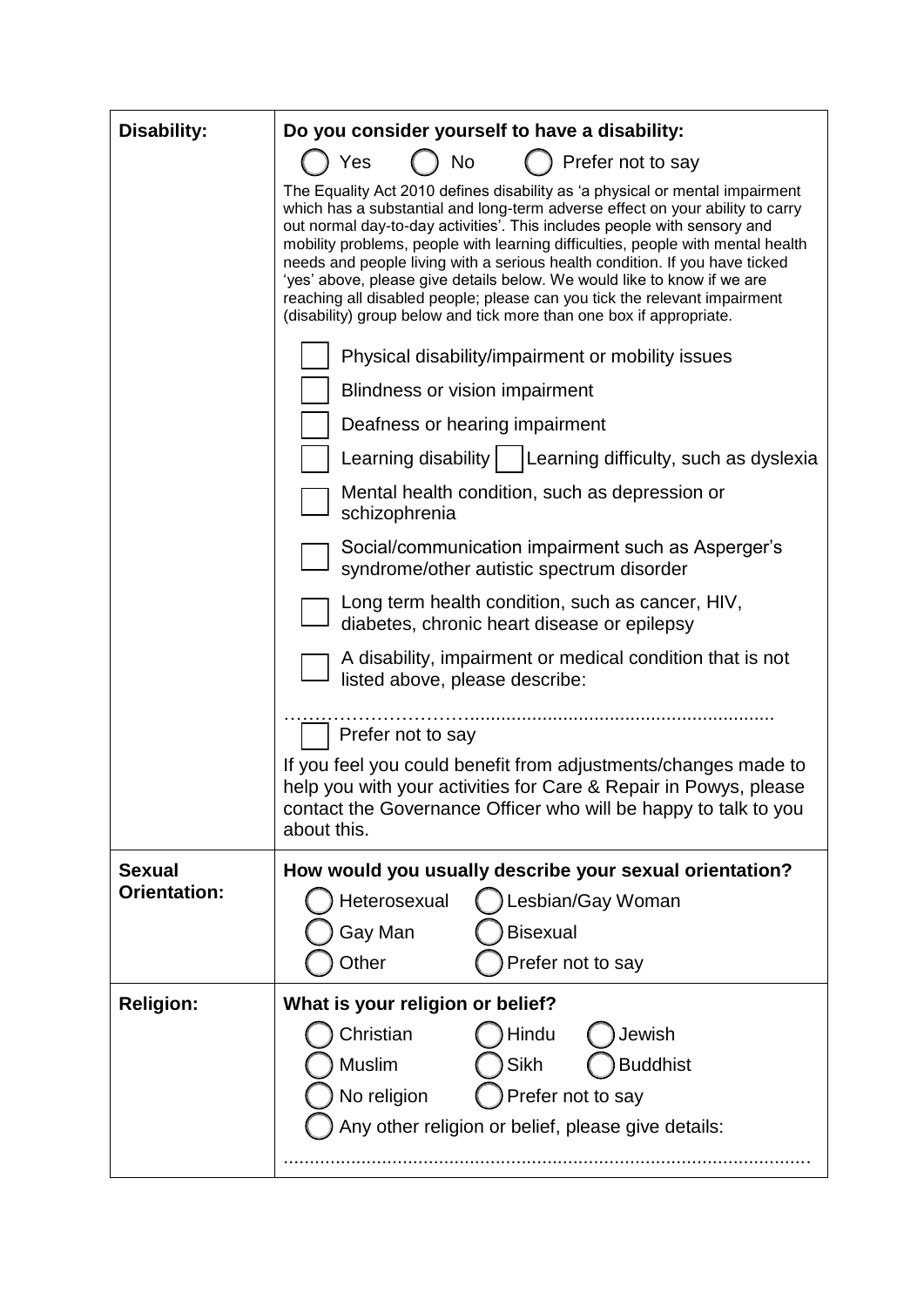The Mid-Wales Housing Group (including Mid-Wales Housing Association, Care & Repair in Powys, and EOM Electrical Contractors) has a statutory obligation, in accordance with the Housing Act 1996, to ensure that Board Members have no conflict of interest. Please state if you have any known close connection (pecuniary or otherwise) with any consultant, contractor or organisation that works for the Group.

\_\_\_\_\_\_\_\_\_\_\_\_\_\_\_\_\_\_\_\_\_\_\_\_\_\_\_\_\_\_\_\_\_\_\_\_\_\_\_\_\_\_\_\_\_\_\_\_\_\_\_\_\_\_\_\_\_\_\_\_\_\_\_\_\_\_\_

\_\_\_\_\_\_\_\_\_\_\_\_\_\_\_\_\_\_\_\_\_\_\_\_\_\_\_\_\_\_\_\_\_\_\_\_\_\_\_\_\_\_\_\_\_\_\_\_\_\_\_\_\_\_\_\_\_\_\_\_\_\_\_\_\_\_\_

\_\_\_\_\_\_\_\_\_\_\_\_\_\_\_\_\_\_\_\_\_\_\_\_\_\_\_\_\_\_\_\_\_\_\_\_\_\_\_\_\_\_\_\_\_\_\_\_\_\_\_\_\_\_\_\_\_\_\_\_\_\_\_\_\_\_\_

The Mid-Wales Housing Group is only able to consider close relatives of employees as Board Members under certain circumstances. Please therefore state if you are a close relative of an employee of the Group, giving the name of the person and their relationship to you.

\_\_\_\_\_\_\_\_\_\_\_\_\_\_\_\_\_\_\_\_\_\_\_\_\_\_\_\_\_\_\_\_\_\_\_\_\_\_\_\_\_\_\_\_\_\_\_\_\_\_\_\_\_\_\_\_\_\_\_\_\_\_\_\_\_\_\_

\_\_\_\_\_\_\_\_\_\_\_\_\_\_\_\_\_\_\_\_\_\_\_\_\_\_\_\_\_\_\_\_\_\_\_\_\_\_\_\_\_\_\_\_\_\_\_\_\_\_\_\_\_\_\_\_\_\_\_\_\_\_\_\_\_\_\_

#### **Data Protection Act 1998:**

If you submit an application for a Board post with Care & Repair in Powys, we will record and use the information which you provide for the purpose of dealing with your application and the information will not be kept any longer than is necessary for that purpose. Personal data provided in Part One of the form will be recorded and used for the purpose of monitoring the Mid-Wales Housing Group's Single Equality Scheme and for statistical purposes. By submitting an application, you are consenting to the recording and use of the information that you supply. The Mid-Wales Housing Group does not keep information from applicants on file for the purpose of sending details of future opportunities.

I confirm that the details given in this application are correct to the best of my knowledge.

Signature: **Date: Date: Date: Date: Date: Date: Date: Date: Date: Date: Date: Date: Date: Date: Date: Date: Date: Date: Date: Date: Date: Date: Date: Date: Date: Date: Da**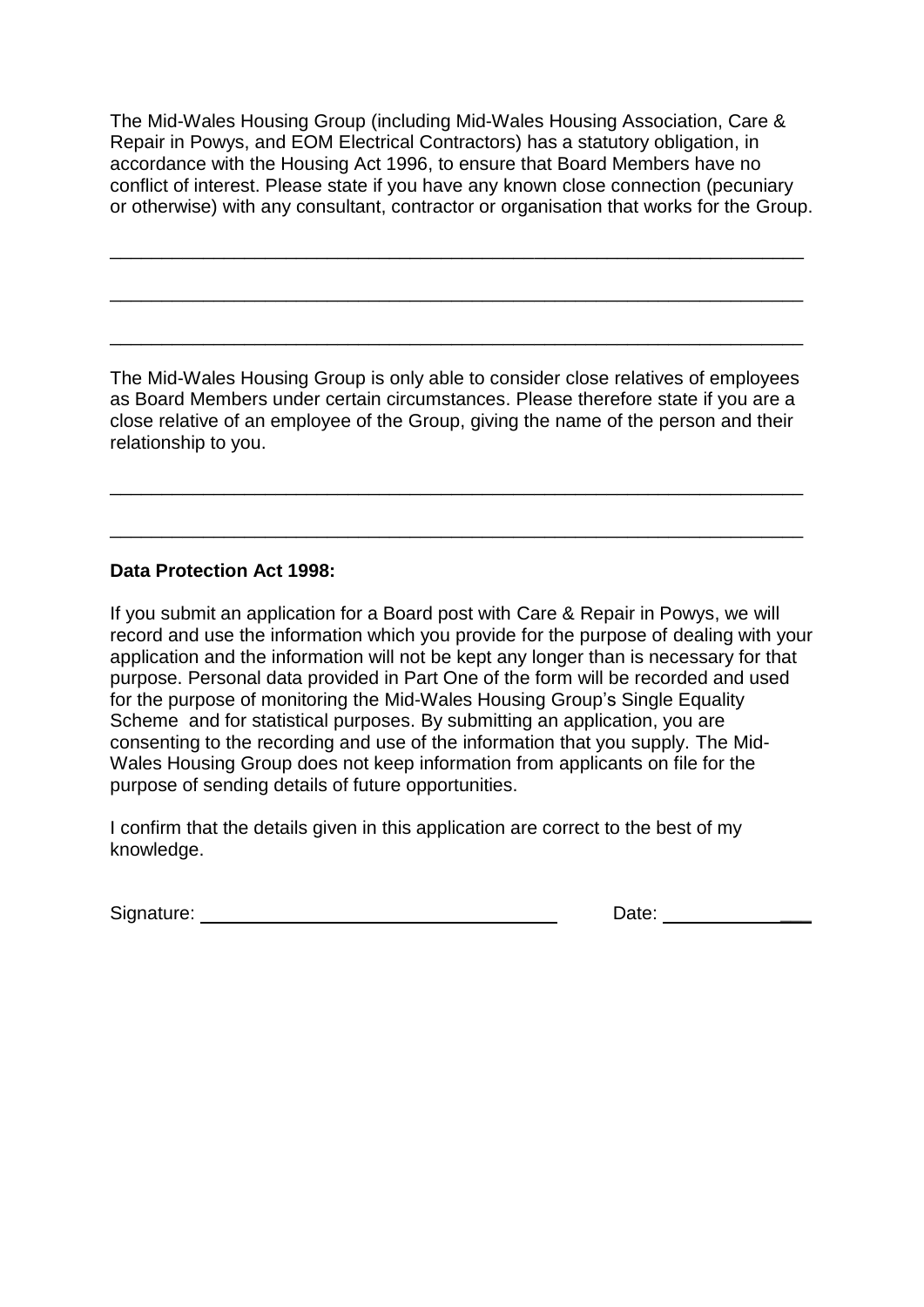#### **PART TWO: EMPLOYMENT AND EXPERIENCE**

The information in **Part Two** and **Part Three** is the only information we will use in deciding whether or not you will be offered an interview. We will not be able to take into account any previous applications or prior knowledge of you. We ask you not to put your name on any of the sections in **Part Two and Part Three**.

## **EMPLOYMENT AND EXPERIENCE**

**Note:** Please give details of employment or experiences relevant to the post. Please list the most recent first.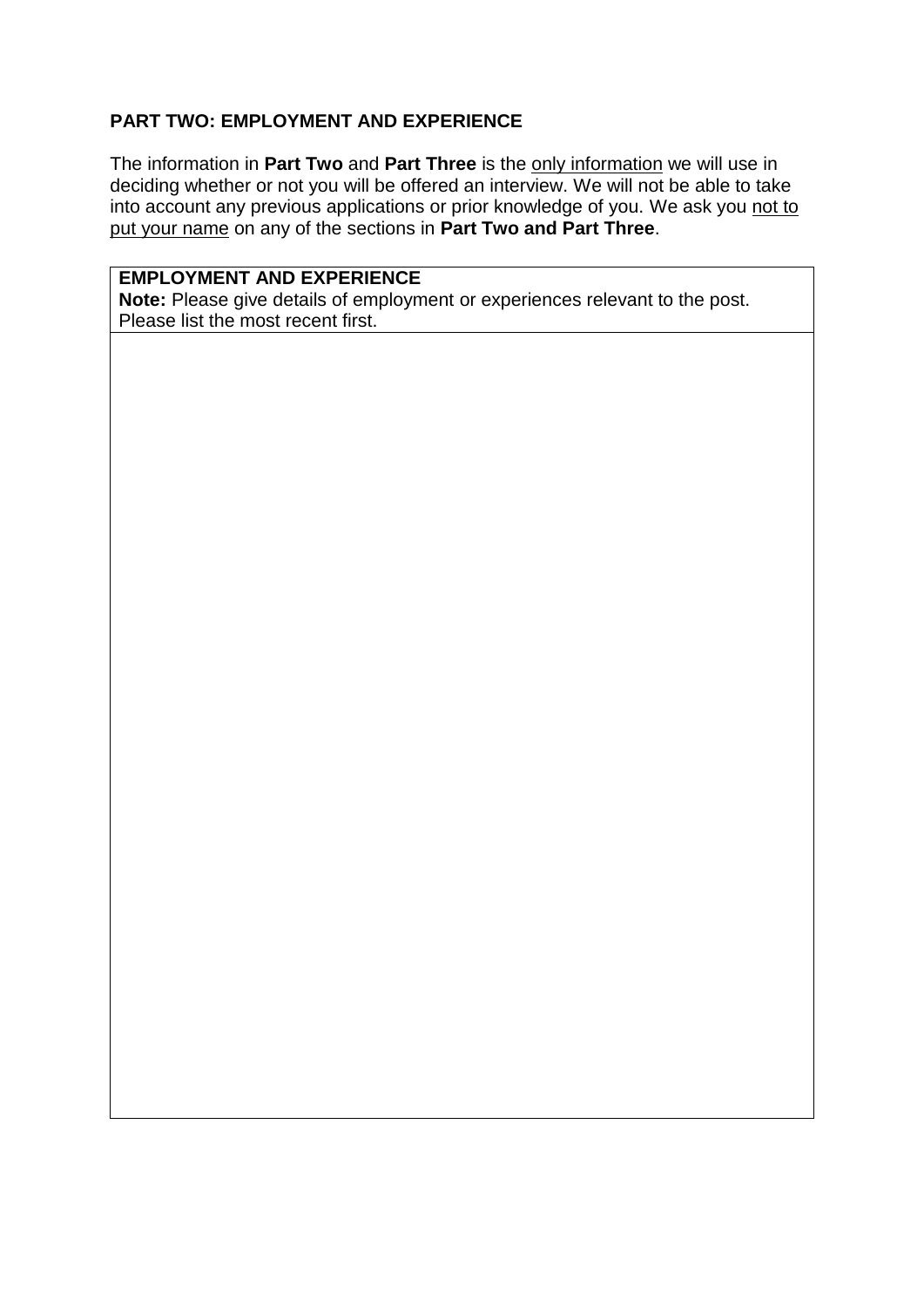**SUPPORTING INFORMATION** 

**Why are you interested in applying for the Board of Care & Repair in Powys?**

**Please list any committees or Boards on which you have served or are serving in the community or any other voluntary commitments. Please indicate your position and describe what duties or responsibilities are/were involved.**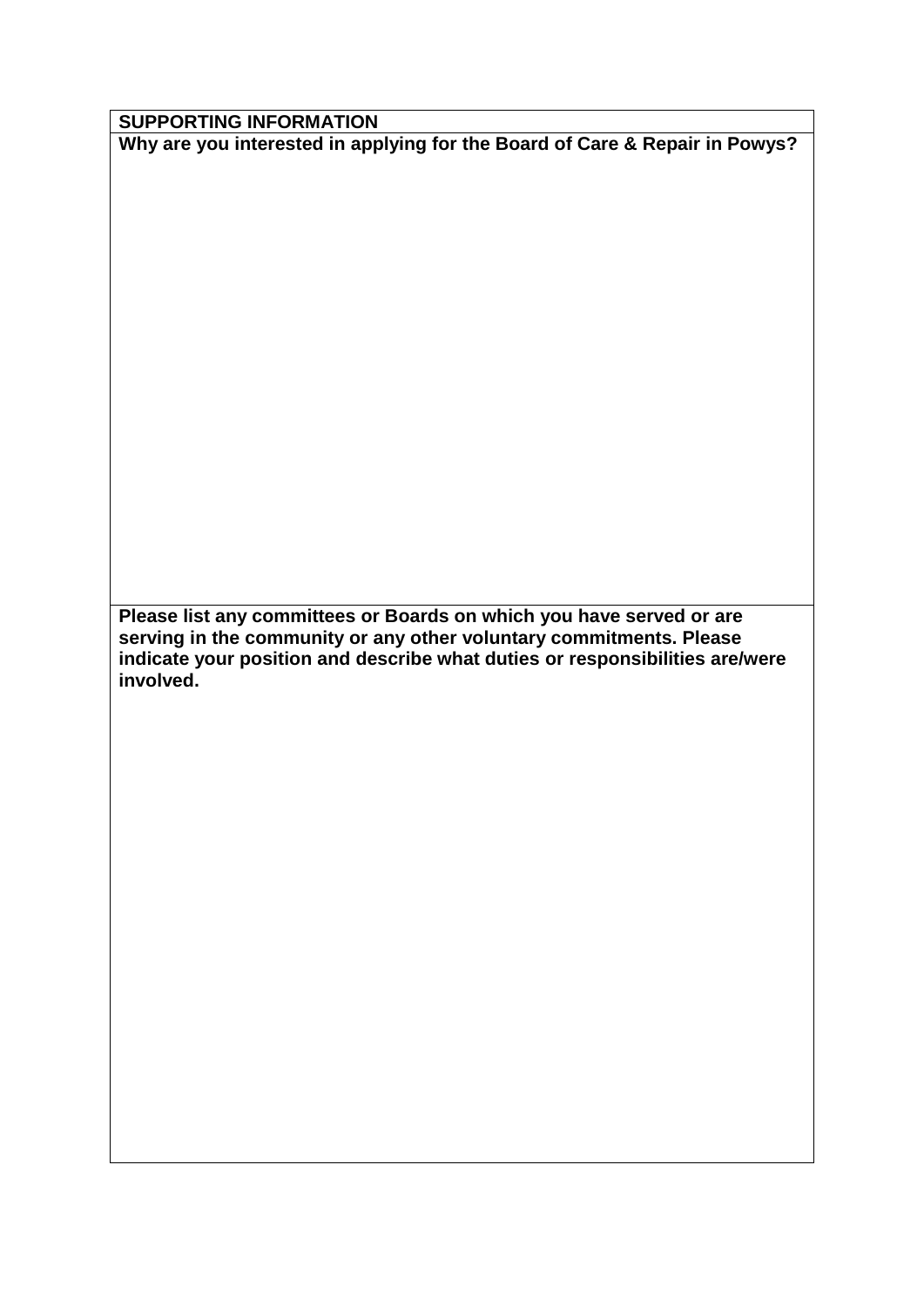# **PART THREE: SKILLS AUDIT**

A skills audit is a useful tool, based on individual self-assessment, that is collated to create a broad view of the collective skills distribution on a Board. As such, it provides an efficient way to easily identify strengths, weakness and gaps in skills across the Board and is useful in subsequently informing Board actions, such as recruitment, training, succession planning and the like.

This particular skills audit has been designed to indicate the areas we consider necessary for the role of CRP Board Member. Please complete the form by indicating which category most accurately describes your skill level.

# **Scale**

The ratings below are a guide to judge your expertise or experience; they are not absolute in nature and hence please choose the description that most accurately reflects your current skills status, based on the description below.

| 5 - Very High | Professional qualification and over 3 years' proven practical and                      |
|---------------|----------------------------------------------------------------------------------------|
|               | working experience                                                                     |
| 4 - High      | Professional qualification or over 3 years' proven practical and working<br>experience |
| 3 - Medium    | Good working knowledge or 1-2 years' proven experience                                 |
| $2 - Low$     | Basic understanding                                                                    |
| 1 - None      | No understanding                                                                       |

The following may seem a long list, but it reflects the breadth of CRP services and remit of the Board. The skills required for the Board will vary according to the make up of the Board at any particular time.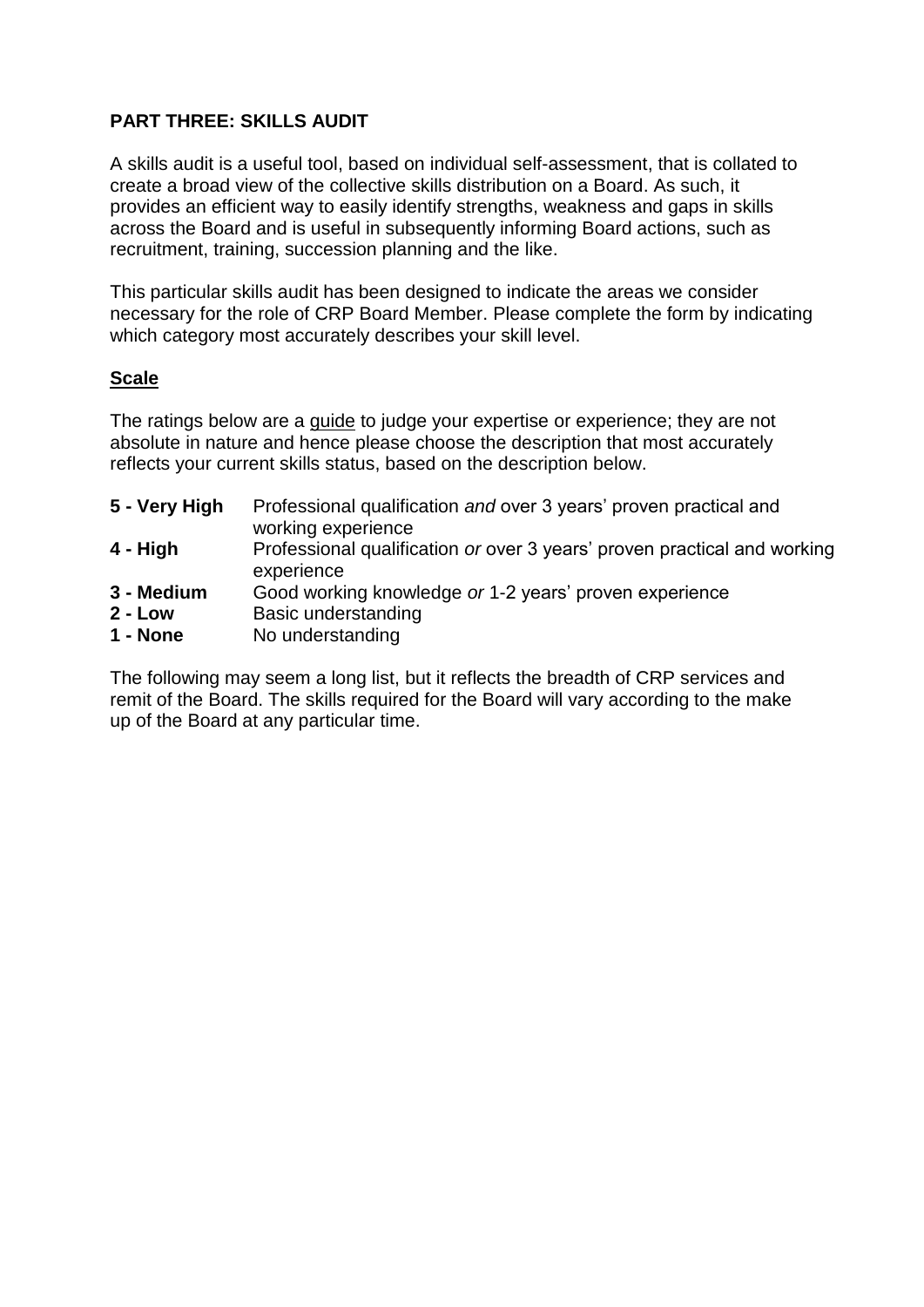# **CARE & REPAIR IN POWYS – BOARD MEMBER SKILLS AND EXPERIENCE**

Please indicate below your level of skill, knowledge and/or experience of the following areas, where 1 is low and 5 is high:

| <b>SKILLS</b>                                                         | <b>Score</b><br>(1 to 5) |
|-----------------------------------------------------------------------|--------------------------|
| 1. FINANCE:                                                           |                          |
| Able to read and understand management accounts, evaluate             |                          |
| risks; some ability to interrogate and challenge.                     |                          |
| 2. BUSINESS ACUMEN:                                                   |                          |
| Entrepreneurial skills, able to contribute to the development of      |                          |
| new services, to evaluate the risks and opportunities.                |                          |
| 3. SOCIAL CARE:                                                       |                          |
| An up-to-date understanding of the social care system, particularly   |                          |
| regarding client target groups; ideally having worked with the client |                          |
| groups                                                                |                          |
| 4. HEALTH CARE:                                                       |                          |
| An up-to-date understanding of the health care system particularly    |                          |
| regarding client target groups; ideally having worked with the client |                          |
| groups.                                                               |                          |
| 5. HOUSING/BUILDING:                                                  |                          |
| Local knowledge of the housing sector; a practical understanding      |                          |
| of home adaptations.<br><b>6. VOLUNTARY SECTOR:</b>                   |                          |
| Local and/or Wales-wide knowledge of relevant organisations and       |                          |
| policies.                                                             |                          |
| 7. STRATEGY:                                                          |                          |
| Able to contribute knowledge of the Wales-wide policy initiatives     |                          |
| from Welsh Government (WG) and policies and structure of local        |                          |
| stakeholders.                                                         |                          |
| 8. MARKETING/FUNDRAISING:                                             |                          |
| Able to generate ideas, assist with engagement strategy and pro-      |                          |
| actively seek opportunities.                                          |                          |
| 9. LAW:                                                               |                          |
| Legal background in relation to social care/health or building.       |                          |
| <b>10. WELSH LANGUAGE:</b>                                            |                          |
| Ability to speak Welsh.                                               |                          |
| <b>11. CLIENTS OR CARERS OF CLIENTS:</b>                              |                          |
| Direct experience of the service with ability to sound out target     |                          |
| client groups.<br><b>12. COMMUNITY SPIRITED:</b>                      |                          |
| Experience of working/volunteering in community groups or             |                          |
| voluntary sector organisations.                                       |                          |
| 13. EMPATHY WITH THE NEEDS OF OLDER PEOPLE OR                         |                          |
| <b>PEOPLE WITH DISABILITIES:</b>                                      |                          |
| Personal or professional experience in supporting the Agency's        |                          |
| clients.                                                              |                          |